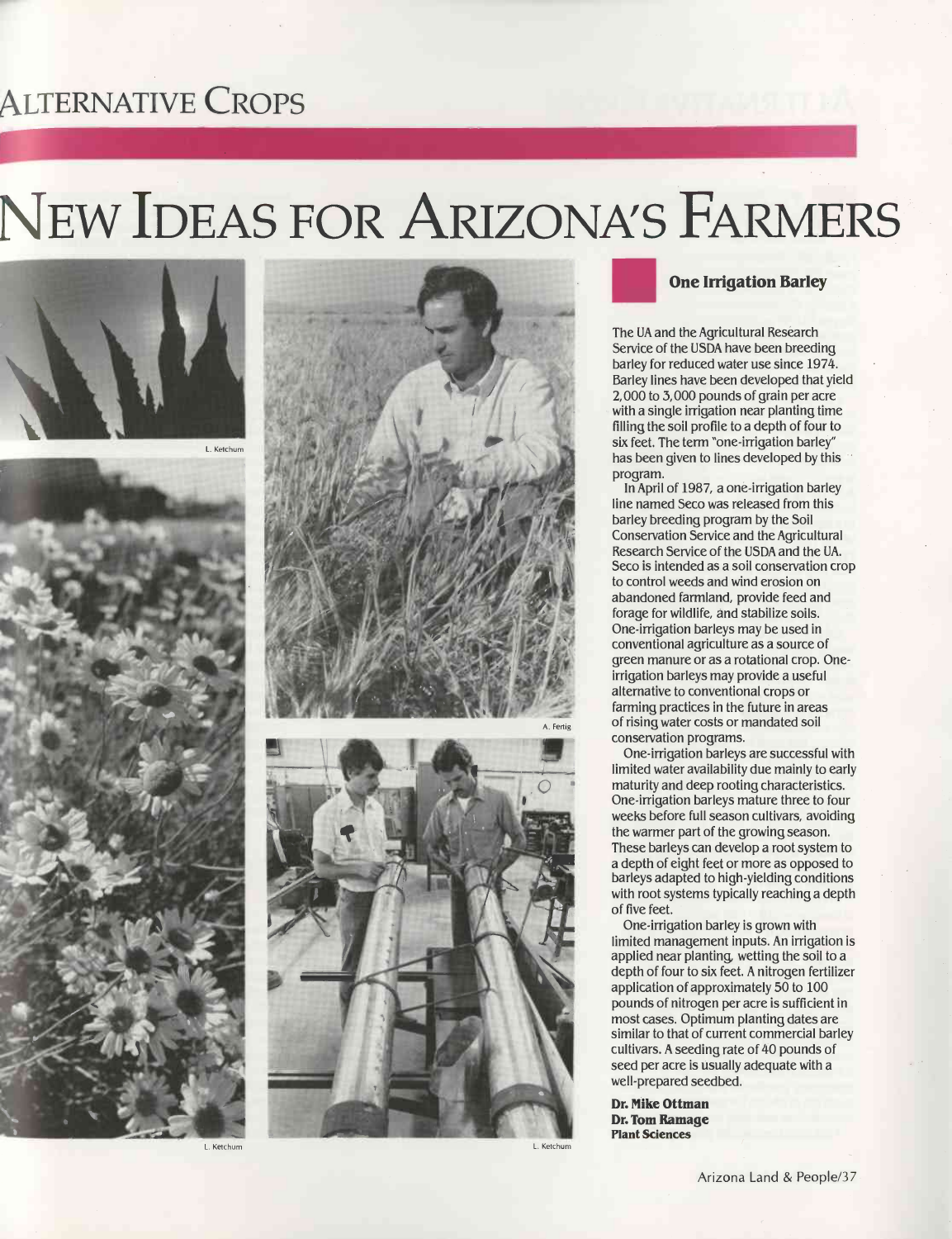### ALTERNATIVE CROPS

#### Pyrethrum: A Natural Insecticide

Pyrethrum extracts are basic ingredients of many insecticides. This combination of chemicals is obtained from dried flowers of a species of chrysanthemum native to Yugoslavia. In recent years, major production of this botanical insecticide has been in Kenya and Equador and the U.S. has been importing in excess of \$20 million worth of this product each year.

A plant breeding effort has been underway for several years to select and identify adapted clones of Chrysanthemum cinerariafolium as an alternative crop for Arizona. As a result of this breeding project, superior clones which are well adapted to Arizona agricultural conditions have now been identified. A new commercial effort is in a formative process to take advantage of this recently developed germplasm. Pyrethrum Limited has been formed this year with the goal of commercializing pyrethrum in the U.S. At present, the only other commercial acreage of pyrethrum in the U.S. is in Oregon.

Central to the development of this crop was breeding clones of pyrethrum which were amenable to being grown under desert conditions with irrigation, and which were adapted to commercial mechanized harvesting methods. The development of new germplasm, now being prepared for release, has been the outcome of this project. Present domestic stocks of pyrethrins, the chemical insecticides derived from the pyrethrum plant, are totally dependent upon foreign suppliers. The price has gone above \$200 a pound for the purified product in recent years. A domestic supply of this critical insecticidal material could become an important future resource for the U.S.

In view of dramatically increased interest in environmentally safe pesticide development, the advent of a commercial pyrethrum production project is especially welcome, as one of the characteristics of the insecticidal chemicals from this plant is that they are relatively nontoxic to mammals. Pyrethrum extracts also do not persist in the environment as they are photochemically degraded to harmless compounds. With modern insecticide formulation technology and use of synergists, pyrethrum stands alone as the pesticide of choice for use in food manufacture and dairy barn fly control.

A ten acre commercial planting of

pyrethrum is presently thriving with a significant harvest expected in the foreseeable future. Present research in the Department of Plant Sciences is aimed at the development of superior clones of pyrethrum by the use of tissue culture propagation methods. Development of superior clones via these laboratory selection techniques appears promising at this time.

Part of the continuing project will be development and testing of new mechanical equipment and techniques to effectively harvest flowers without the use of intensive hand labor. Presently, worldwide in excess of 25,000 tons of pyrethrum flowers are harvested annually by hand in Kenya, Tanzania and Equador. Application of mechanical harvesting techniques and intensive irrigation technology under Arizona conditions should provide a breakthrough technology for efficient production of this high value insecticide crop in the U.S.

Dr. R.G. McDaniel Plant Sciences



Prior to 1987, the majority of jojoba seed was harvested directly from the plants either by hand picking or by mechanical harvesters straddling the row. These harvesters used a combination of impact and vibration to dislodge the seed from the plants. The falling seed landed on a moveable surface which passed along the base of the plants and then directed the harvested crop onto a conveyor for transport to a storage bin. This type of mechanical harvesting system has several disadvantages. Adverse weather conditions and non-uniform crop maturity result in significant shattering losses. Relatively low harvest speeds, combined with complex and costly equipment, produce high harvesting costs.

During the 1986 harvest, increasing dissatisfaction with harvesting rates and efficiencies prompted the investigation of alternative methods. Harvesting seed after it has fallen to the ground appeared to be a viable alternative, with two scenarios possible. Either the seed could be allowed to mature and fall naturally, or it could be dislodged from the plants mechanically.

The development of a machine for

harvesting jojoba seed from the soil surface began in 1986. A guayule seed harvester was modified to increase suction and to facilitate some cleaning of the seed. Two wands attached to suction pipes on the harvester were used to manually vacuum the seed around the base of the plants. The information gathered from the field trials led to the design of a prototype harvester which does not require manual operation of the wands. This machine, which was extensively tested in 1987, collected seed from half of two rows simultaneously. A combination of mechanical and pneumatic separation was used on the harvester to clean the soil, rock and other debris from the seed.

In addition to providing basic design criteria for the harvester the 1986 trials indicated that two operations were required to prepare fields for jojoba ground harvesting. Trimming of the lower plant branches permits harvester access and improves operator visibility. Preparation of the soil surface by smoothing and rolling compacts the soil, thereby reducing the amount of soil and debris picked up. Improved harvester efficiency and increased field capacity are also brought about by these operations.

Redesign and fabrication of the second generation prototype harvester and the construction of a separate machine, using a different concept, are now underway. Extensive field trials are planned for both harvesters during the 1988 season. Design and fabrication of a prototype trimmer and a ground shaper are also underway.

Dr. Wayne Coates Agricultural Engineering

### Solving Jojoba's Frost Problem

Low temperature is the major climatic limitation for cultivation of jojoba in Arizona. Flower buds are present on jojoba plants during the winter and if they are damaged by frost, the entire crop can be lost for the year. Severe damage has been experienced in one or more regions where jojoba is being cultivated in each of the last five years. Results of studies at UA research plots as well as on commercial fields during the past few years have provided encouraging evidence that this problem can be solved through altered cultural practices and/or through development of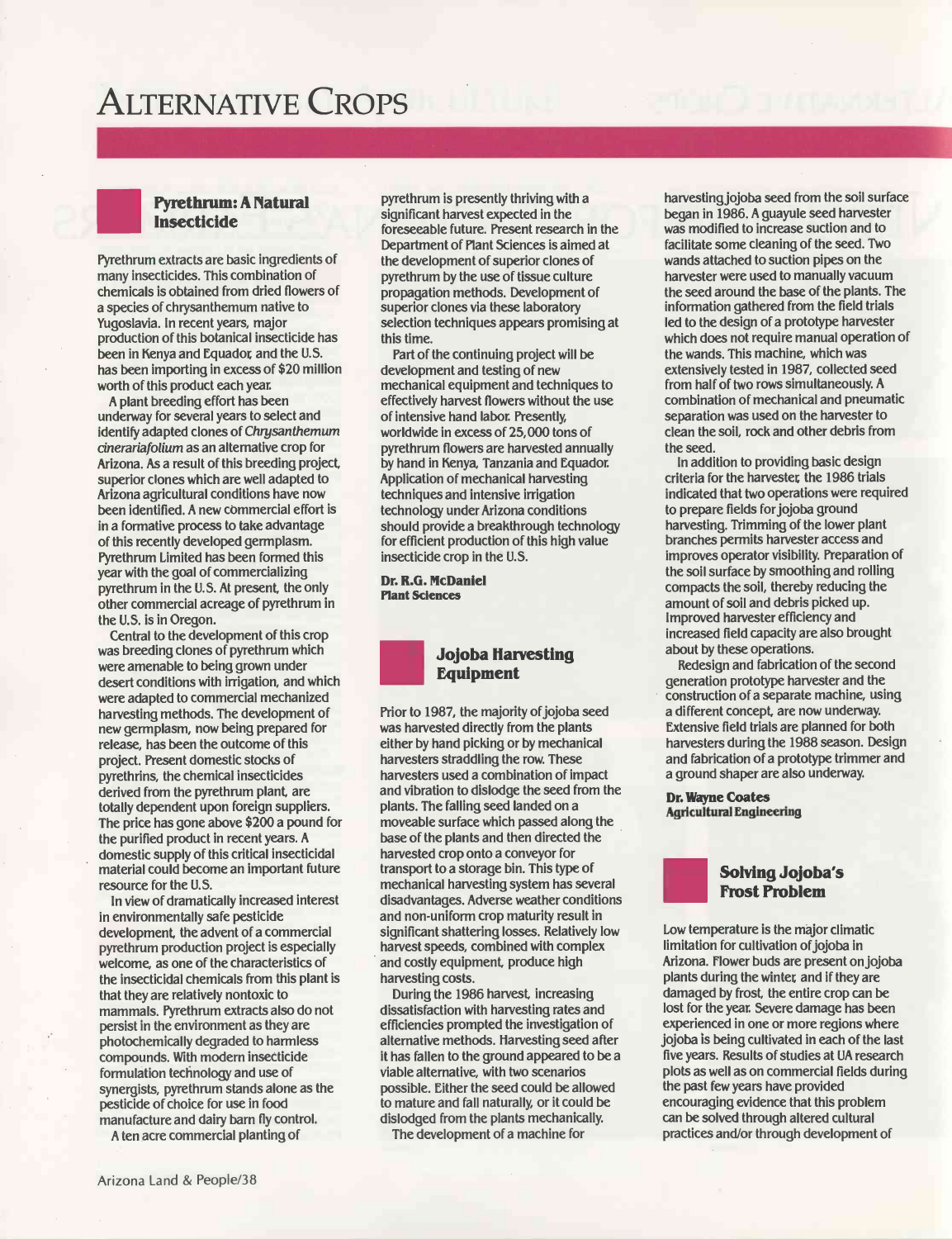resistant cultivars.

In the long run, identifying or developing genetically resistant cultivars would be the most desirable solution to this problem. In research plots at Mesa, Maricopa, Yuma, Bakersfield and in Tucson, large differences have been repeatedly noticed in the amount of damage between different clones following frost episodes. Differences have been observed in young plant survival and damage to vegetative tissues as well as damage to flower buds. Studies have been conducted on the physiological difference between resistant and susceptible clones. Other studies are underway to evaluate the influence of various degrees of water stress on changes in frost resistance and other physiological traits of several selected clones.

Observations by many people indicate that flower buds which are beginning to come out of dormancy are much more susceptible to frost damage than are completely dormant buds. Australian researchers have recently developed a model to explain how flower bud development of jojoba is controlled during the fall and winter months and suggested efficient ways to select for genotypes in which buds remain in a frost resistant stage during the winter. Researchers are presently analyzing flower -bud development data collected over several years in UA research plots and relating it to the Australian model.

For existing plantings, cultural methods of controlling frost damage are needed. It was suggested many years ago that stressing plants going into winter would possibly increase resistance to frost. At the Overpass Farm in Tucson, this was observed, by chance, during the past two winters. In early 1986, the farm was being prepared for sale, and irrigation was stopped on a mature jojoba planting, however the plants were allowed to remain. During the past two winters, little if any damage has occurred on plants in these fields. These same plants showed from moderate to severe damage in earlier winters when they were irrigated. Experiments are being conducted at Yuma and at the new Maricopa farm to study effects, in more detail, of water stress on frost tolerance of several selected clones in more detail.

Dr. David A. Palzkill Plant Sciences



Guayule is one of several alternative crops with industrial potential under investigation at the Office of Arid Lands Studies (OALS). Of the 2,000 species of plants known to produce rubber the two that are most significant economically are the rubber tree (Hevea brasiliensis), grown primarily in Southeast Asia, and guayule, a small desert shrub native to northeast Mexico and southwest Texas. Currently only Hevea rubber is produced commercially, and the United States imports 750,000 metric tons annually at a cost of almost \$1 billion.

OALS, in cooperation with the U.S. Department of Agriculture and the Department of Defense, is participating in the Guayule Scale -Up Study, a feasibility study on the development of a domestic natural rubber industry. For this project, Firestone Tire and Rubber company has constructed a prototype guayule processing facility at the Gila River Indian Community, where 350 -400 acres of guayule have been planted. These plants will provide feedstock for the new facility, as well as data on growing requirements, rubber content, and plant density effects. The role of OALS is to synthesize information contributed by researchers in government, industry and academia on the state-of-the-art of guayule production, and to develop a cost scenario for scaling up from the 150-ton-per-year prototype facility to a commercial one of at least 50, 000 tons per year.

Guayule use has a long history in North and Central America. In the 1500s the conquering Spaniards discovered Aztecs, in what is now Mexico, playing with balls and using other products made of rubber extracted from guayule plants. In 1910 guayule production in the U.S. reached 21.5 million pounds, and it continued to be commercially produced until the late 1940s. During World War II, in response to a cut off of Hevea rubber supplies, the Emergency Rubber Project established more than 30,000 acres of guayule in the Southwest. When the war ended, guayule production stopped, partly because Hevea imports resumed and partly because of the assumption that the newly developed

synthetic elastomers (derived from petrochemicals) would eventually replace natural rubber. The 1973 oil embargo helped to shake this assumption, as did studies indicating desirable properties of natural rubber that synthetics have not duplicated.

Thus, because of the unreliability of both Hevea and oil imports during times of national emergency, the critical need for a domestic rubber source was recognized. The report produced by OALS for the scaleup study will be used to determine the potential for developing guayule as a natural rubber industry in the Southwest.

Susan Fansler Gene Wright Arid Lands Studies